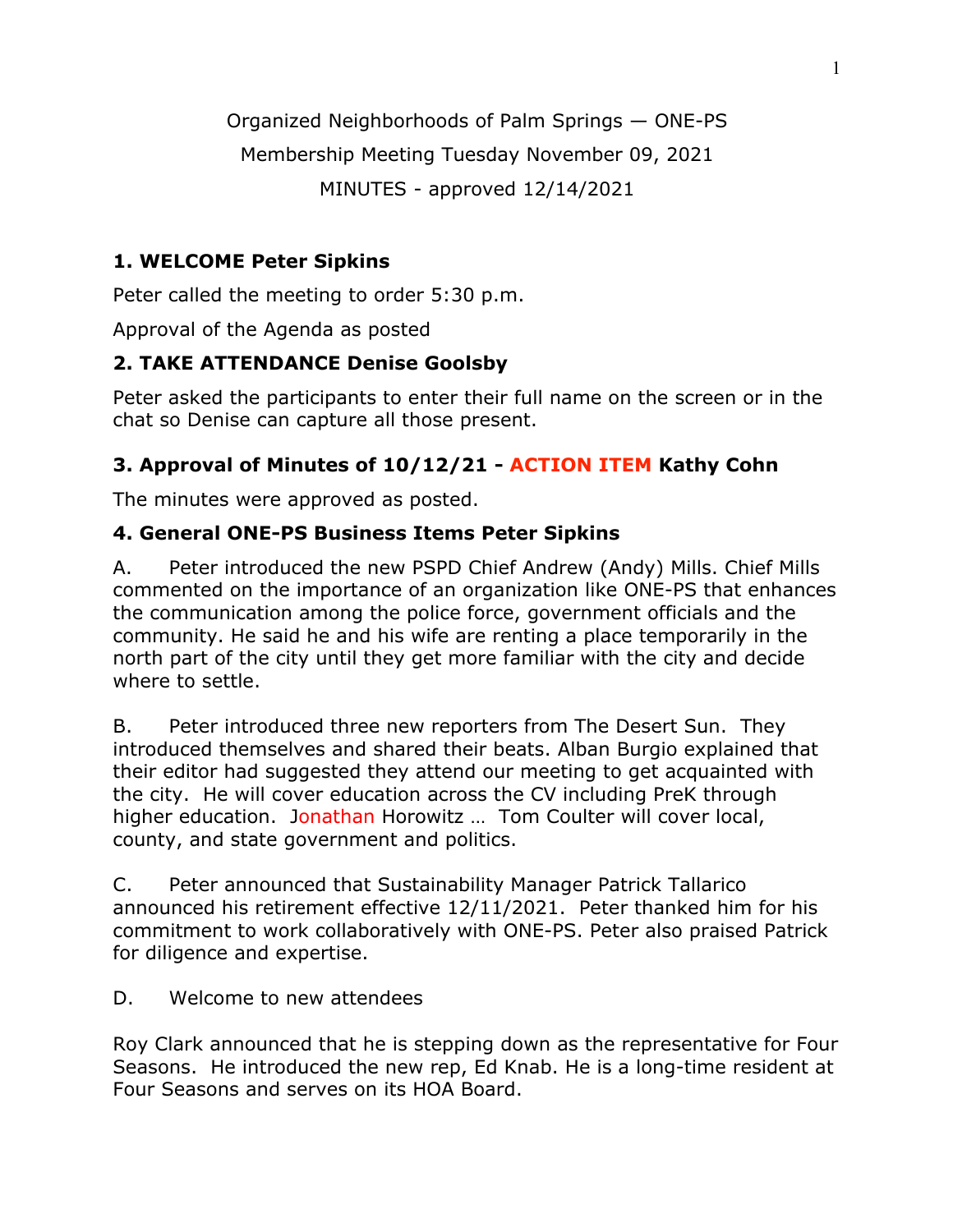Howard Goldburg introduced himself as the alternate representative from Canyon Palms.

#### E. In Person Meeting Status

#### ONE-PS Membership Meeting IN-PERSON December 14,2021 MIZELL SENIOR CENTER

We miss the opportunity to meet, mingle and discuss things of interest. Denise contacted Wes Winter, Executive Director of Mizell Senior Center. He confirmed that we can meet at Mizell. Kathy 's ad hoc committee will work with Ector Simpson, the Mizell contact.

| Details:                     |                    |
|------------------------------|--------------------|
| Check-in                     | $5:00 - 5:30$ p.m. |
| Membership Meeting           | $5:30 - 7:00$ p.m. |
| Holiday Mixer & Refreshments | $7:00 - 7:30$ p.m. |

Health and Safety Requirements:

- Vaccination Record will be checked at the door. No record, no admission.
- Masks required, except when addressing the members, Or actively eating or drinking.
- Social distancing will be arranged as much as possible.

Meeting Structure:

- We will not have Zoom capability at this meeting.
- We will arrange for time-certain presentations, so our guests can manage their time.
- We do hope City Staff and officials will be able to attend the entire meeting and social, especially for this holiday mixer.

F. Peter introduced the new Technology Officer/Consultant, Richard Allegra, Sonora Sunrise. He works for a higher education non-profit where his responsibilities include organizing virtual events, communications, the website, and social media. Peter thanked Richard for volunteering his expertise.

G**.** Nominations Committee Report

Paula Auburn, Chair of the Nominations Committee, announced the nominees. She thanked the committee: Roy Clark, Christine Hammond, Sid Craig.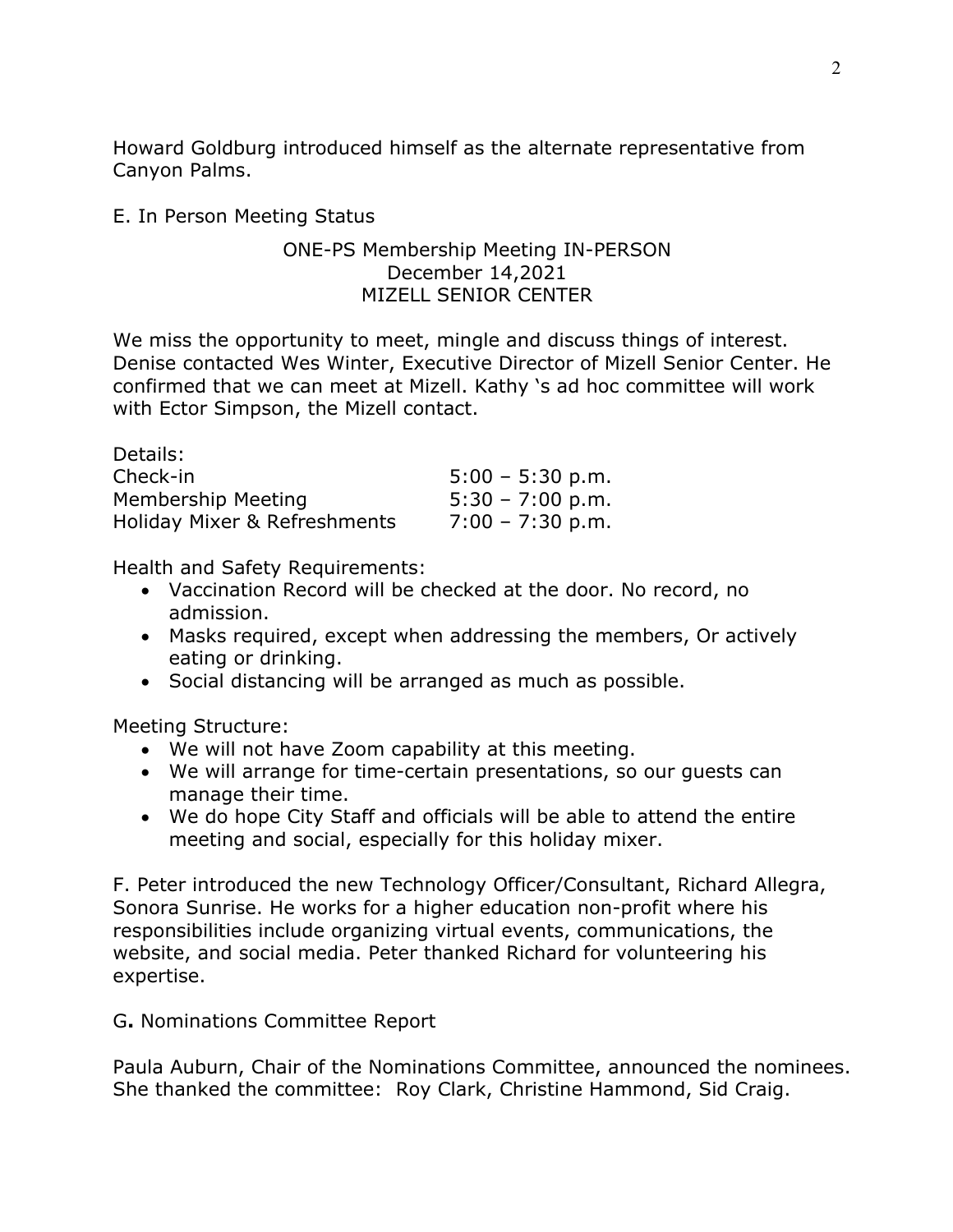#### ONE-PS Candidate List - FINAL October 21, 2021

| Office                  | Candidate            | <b>NOrg</b>                     |
|-------------------------|----------------------|---------------------------------|
| Chair                   | <b>Peter Sipkins</b> | Melody Ranch                    |
| Vice Chair              | Ted Janka            | <b>Warm Sands</b>               |
| Treasurer               | <b>Tom Gardiner</b>  | Deepwell                        |
| Secretary               | Kathy Cohn           | <b>Sunrise Park</b>             |
| Comm Officer            | Charlie Roddy        | <b>Upper West Side</b>          |
|                         |                      |                                 |
| At-Large                |                      |                                 |
|                         |                      |                                 |
| 1 Shawnda Thomas Faveau |                      | Desert Highland Gateway Estates |

2 Stephen Moses Contract Cold Las Palmas 3 Don Barrett Warm Sands

4 Ardine Thompson Escena

6 Chris Ruetz Movie Colony East H. Ted Janka said that there is as urgent need for volunteers. Much of the volunteer service is being provided by the board members and their spouses. He thanked Don Barrett who chaired the ONE-PS Pride event. He also recognized the volunteers who staffed the booth over the 2 days of the Pride Festival.

5 Cynthia Session Desert Highland Gateway Estates

- Upcoming Events include:
- Farmers Market Booth, 2nd and 4th Saturdays, 8:00 a.m.-1:30 p.m.
- Veteran's Day Parade, 3:30, Thurs. Nov.11, Peter's driving Vet, Russ Uthe
- VillageFest Booth, 3<sup>rd</sup> Thursday of the month
- Festival of Lights, Mary Clifford event chair

I. Peter reported that the ONE-PS board has had two retreats in recent months. The board agreed that the organization needs to refocus on the original purpose. To do that, the board will place emphasis on City wide issues and reinvigorating NOrgs. This echoes the goals identified at its January 2020 annual organization retreat. Six weeks later the pandemic shutdown stymied our moving forward. Peter wants to hold an organizationwide retreat with Reps and Alts in the Spring to revisit and update those 2020 retreat goals.

J. Use/Misuse of ONE-PS in signature blocks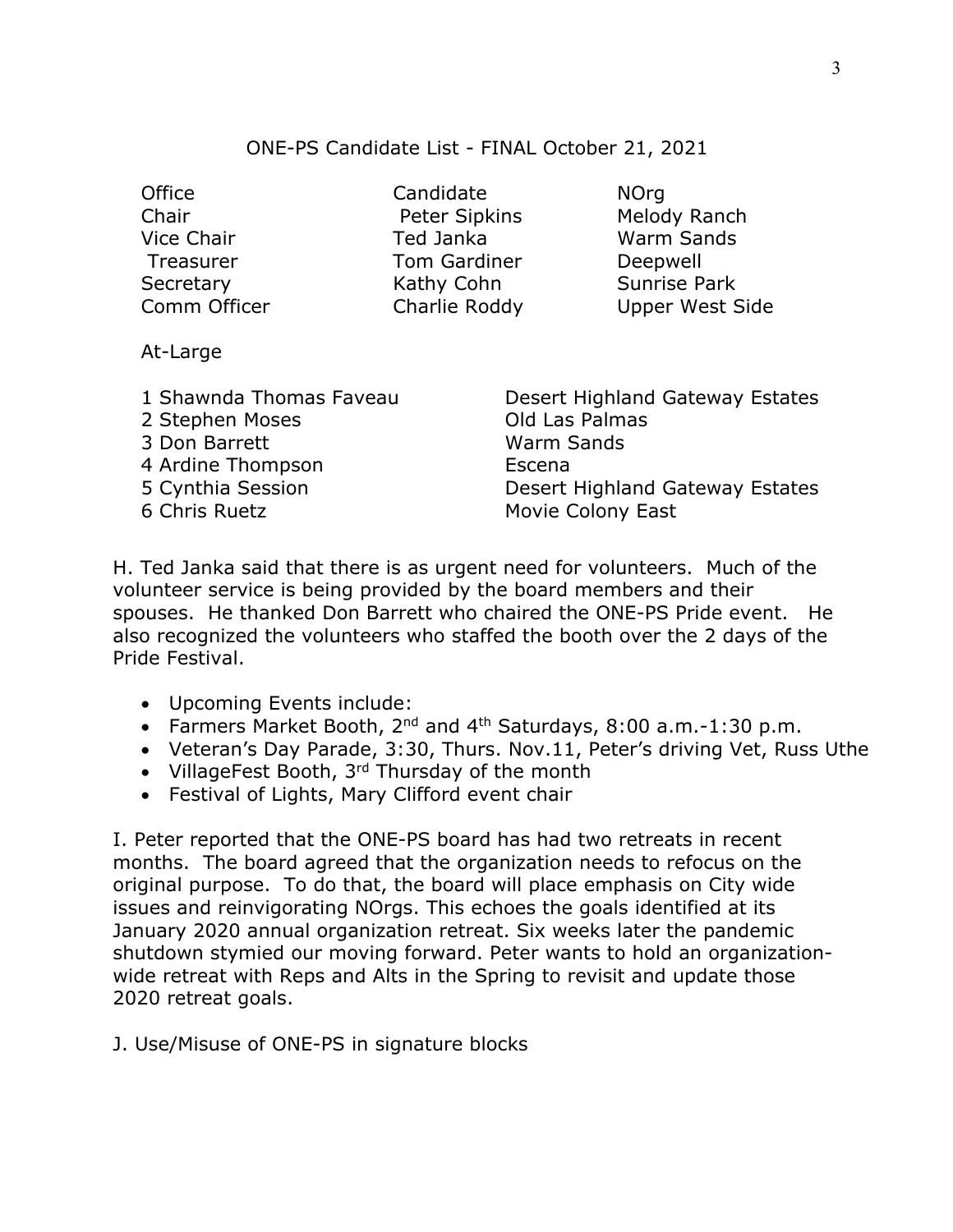Peter reminded the Reps and Alts that they should not include the name 'ONE-PS' in the signature block for their NOrg's business because we are separate organizations. Use only the full name of your NOrg in the signature block.

#### **5. City Council**

Lisa Middleton reviewed the current Covid-19 restrictions ordered by C. She explained they were put in place to protect the public after losing nearly 700,000 souls. The recent data show an increase in cases. The Council will revisit the situation at its December meeting.

She also asked the public to let the Council know your experience in shops especially with masks. What do you see? There were many angry comments at City Council meetings.

Lisa complimented ONE-PS on the well-written Noise Ordinance recommendation submitted to the Council. It will inform the Council's strategy going forward.

Lisa also addressed the Council will plans to hold a 2-day treat. Topics include the year meeting calendar including being proactive with the schedule. The homeless issues are "on the front burner". Also climate change and sustainability. She sent "kudos" to Patrick Tallarico, the outgoing Sustainability Manager. She also congratulated Ron DeHart and others for a successful Pride Festival.

Dennis Woods joined Lisa in praising the Pride leaders and mentioning the parade and the laser.

Lisa also remarked on the selection of the new Police Chief, Andy Mills whom she described as a strong innovative leader.

Lisa and Dennis responded to a question about the Desert Community Energy. It is much more costly than expected, and the green renewables unclear.

A member commented that the new Homeless Wrap-around Service Center under the management of Martha's Kitchen has eliminated loitering around the former Boxing Club. Lisa attributed to building the program based on a proven model.

Three members questioned the Council's decision to place the future Navigation Center in Desert Highland Gateway Estate, an already underserved area of Palm Springs. They were critical of the lack of some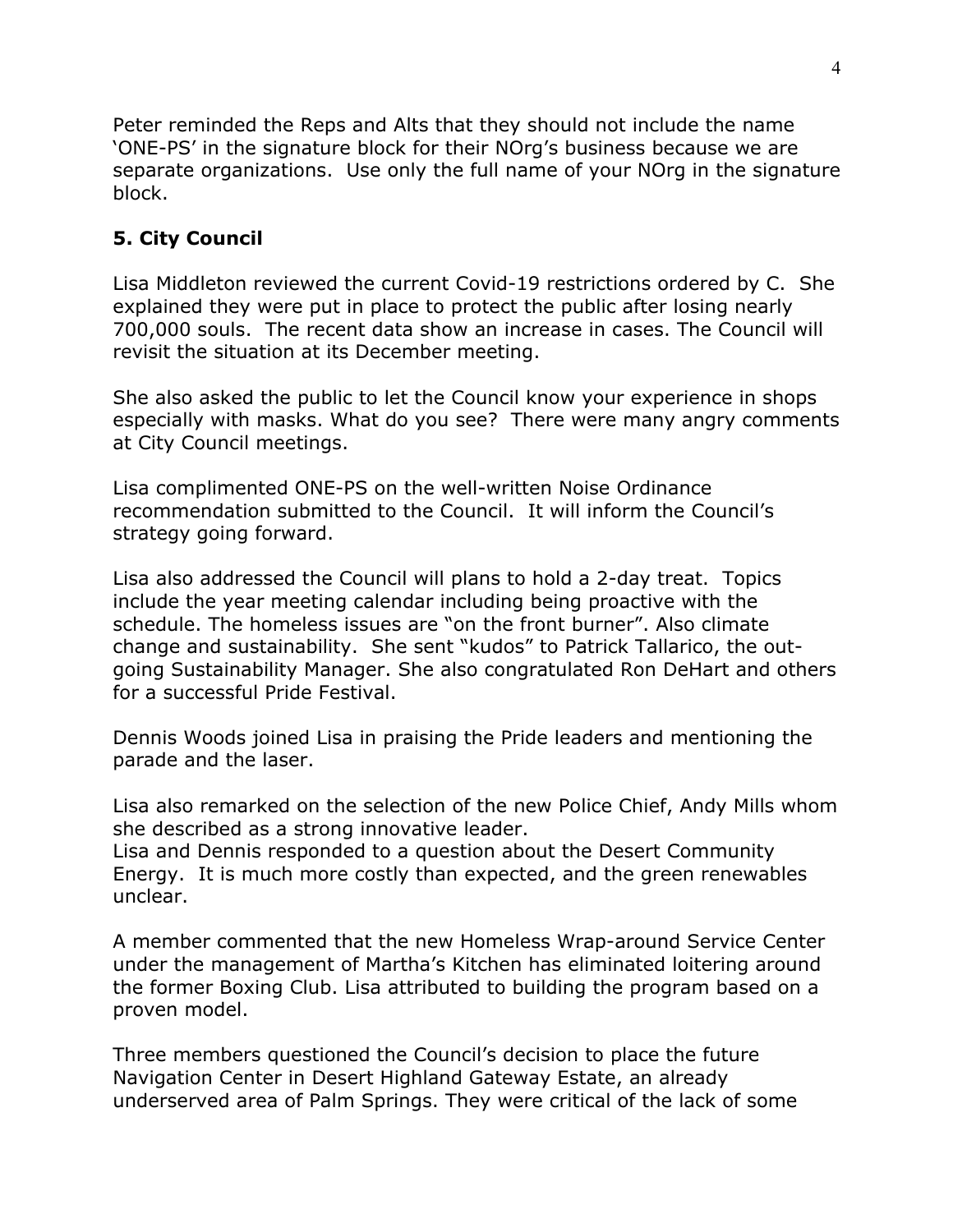type of impact assessment. Deiter Crawford questioned the lack of an SCQUA review.

#### **6. City Manager Justin Clifton** was not present.

#### **7. City Staff Report**

**Patrick Tallarico** reported a successful shredding and e-waste event. An addition of one more shredding truck will be added to the next recycling event. He also addressed the upcoming rate adjustments for PS Disposal Service, whose owner Glenn Cunningham was present. Patrick explained that annual rate adjustments are based on the Consumer Price Index. Extraordinary events are also increasing operating costs, the decreased foreign market for waste and the new CA law, SB1383 requiring solid waste disposal. The public can file a complaint.

**Danny DeSelms,** a retired Marine, wished the Marine Corp a Happy Birthday. Two days before Veteran's Day, he recognized and thanked all those who have served our country.

Danny urged the public to complete a survey that will generate FEMA funding CERT Training. NOVEMBER 30 IS THE DEADLINE

#### **8. Fire Department Nathan Gunkel (Not in attendance)**

#### **9. Police Department Lt. Gus Araiza (Not in attendance)**

Lt. Frank Browning presented the PSPD report. He reminded the attendees that the crime rate data reported now is for 2 months ago, September. Overall rates are higher than 2020. He attributed that to more residents were home-bound due to the pandemic. He said to be alert downtown as there is a flurry of snatch and run incidents. Lock car doors and your home doors and windows. Place packages out of sight in your vehicle. Do not enable a crime of opportunity**.** 

#### **10. Desert Water Agency Xochitl Pena**

Xochitl reported that the ALL of California is in a drought. SAVE WATER!

DWA continues to have incentives for residents who take water-saving actions, such as reducing grass, switching to water-efficient appliances and nozzles. DWA will adjust rates for the first time since 2016. Visit the DWA website for bill paying assistance.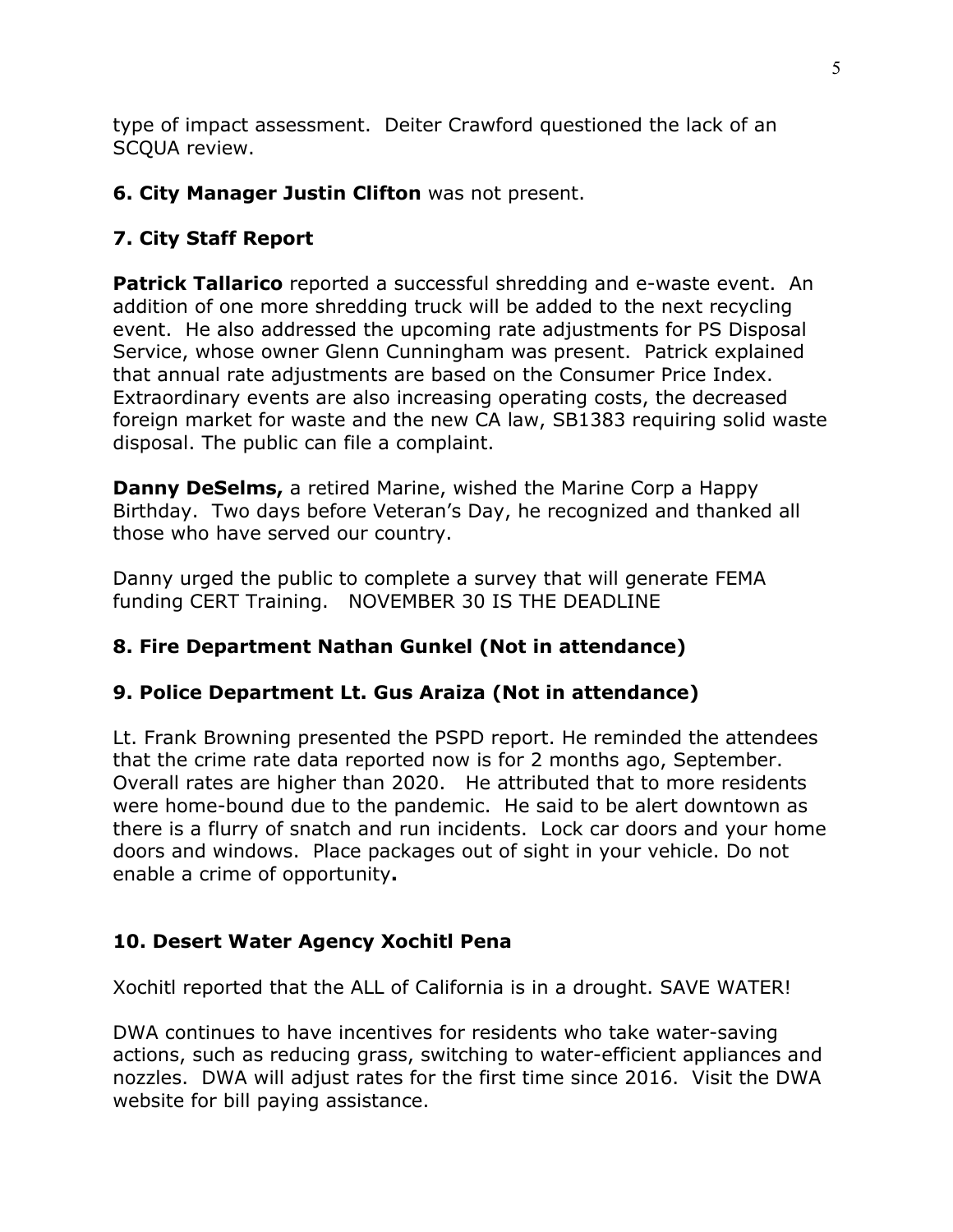## **11. Standing Committee Reports** (See Written Reports.

Some reports were delayed as the meeting ran overtime.)

**Finance Tom Gardiner –** The Report was posted in the Meeting Materials.

## **Governance Don Barrett and/or Steve Moses – No report**

## **Communications Charlie Roddy**

## **Talk of the Town, November16, 2021, 5:00-7:00 p.m.**

Julie Warren & David Gray, co-founders of The LGBTQ+ History & Archives of the Desert will unveil what is the rich and deep fabric of our shared LGBTQ+ history. PS Springs Pride President & CEO Ron De Harte will share the establishment of an LGBTQ+ Wall of Honor and monument.

# **Code Enforcement/Public Works Don Barrett - No Report**

# **Neighborhood Support Chris Ruetz - No Report**

# **12. PS Neighborhood Involvement Denise Goolsby- No Report**

### **13. Membership Discussion Topics Reps and Alts**

Richard Bowman, Sunmor NOrg called for increased support for the neighborhoods in the Northern area of Palm Springs.

#### **14. Public comments (2 Minutes**

**(Email copy in advance to monthly@ONE-PS.org**

# **15. Adjournment Peter Sipkins, 6:55 p.m.**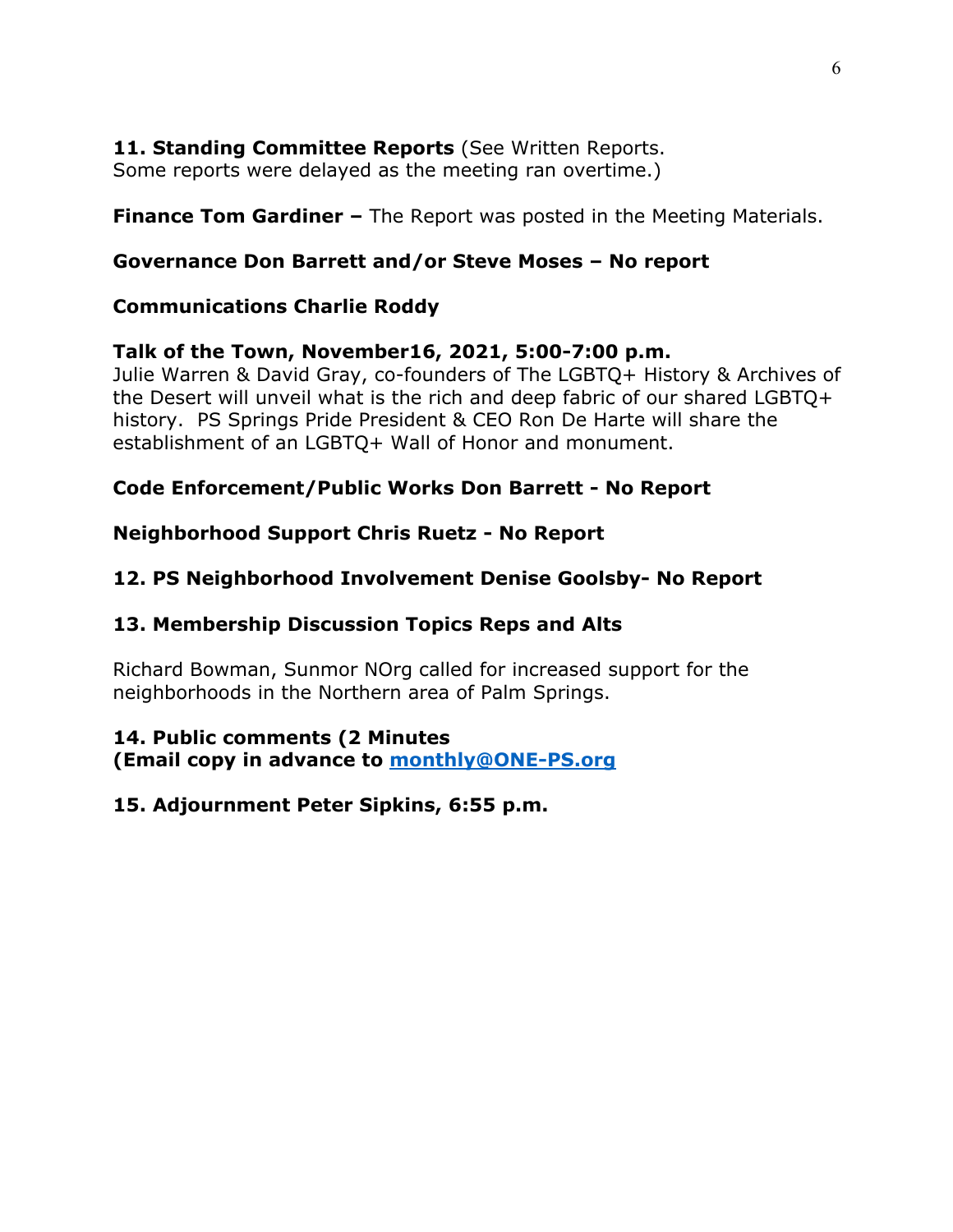# ONE-PS Membership Attendance for November 09, 2021

# # Unique participants per Zoom records: 67

NOrgs with Rep or Alt present:

| <b>Andreas Hills</b>            | X            |
|---------------------------------|--------------|
| <b>Araby Commons</b>            | X            |
| Araby Cove                      | $\mathbf x$  |
| <b>Baristo</b>                  |              |
| Canyon Corridor                 | X            |
| Canyon Palms                    | X            |
| <b>Deepwell Estates</b>         | X            |
| Demuth Park                     |              |
| Desert Highland Gateway Estates | $\mathbf{x}$ |
| <b>Desert Park Estates</b>      |              |
| El Mirador                      |              |
| El Rancho Vista Estates         |              |
| Escena                          | X            |
| <b>Four Seasons</b>             | $\mathbf x$  |
| Gateway                         | X            |
| Gene Autry                      | $\mathbf x$  |
| Historic Tennis Club            | $\mathbf{x}$ |
| <b>Indian Canyons</b>           |              |
| Lawrence Crossley               | X            |
| Little Beverly Hills            | X            |
| Little Tuscany                  |              |
| Los Compadres                   | X            |
| Melody Ranch                    | x            |
| Midtown                         |              |
| <b>Mountain Gate</b>            | X            |
| Movie Colony East               | X            |
| Oasis Del Sol                   |              |
| Old Las Palmas                  |              |
| Palm Springs Villas II          |              |